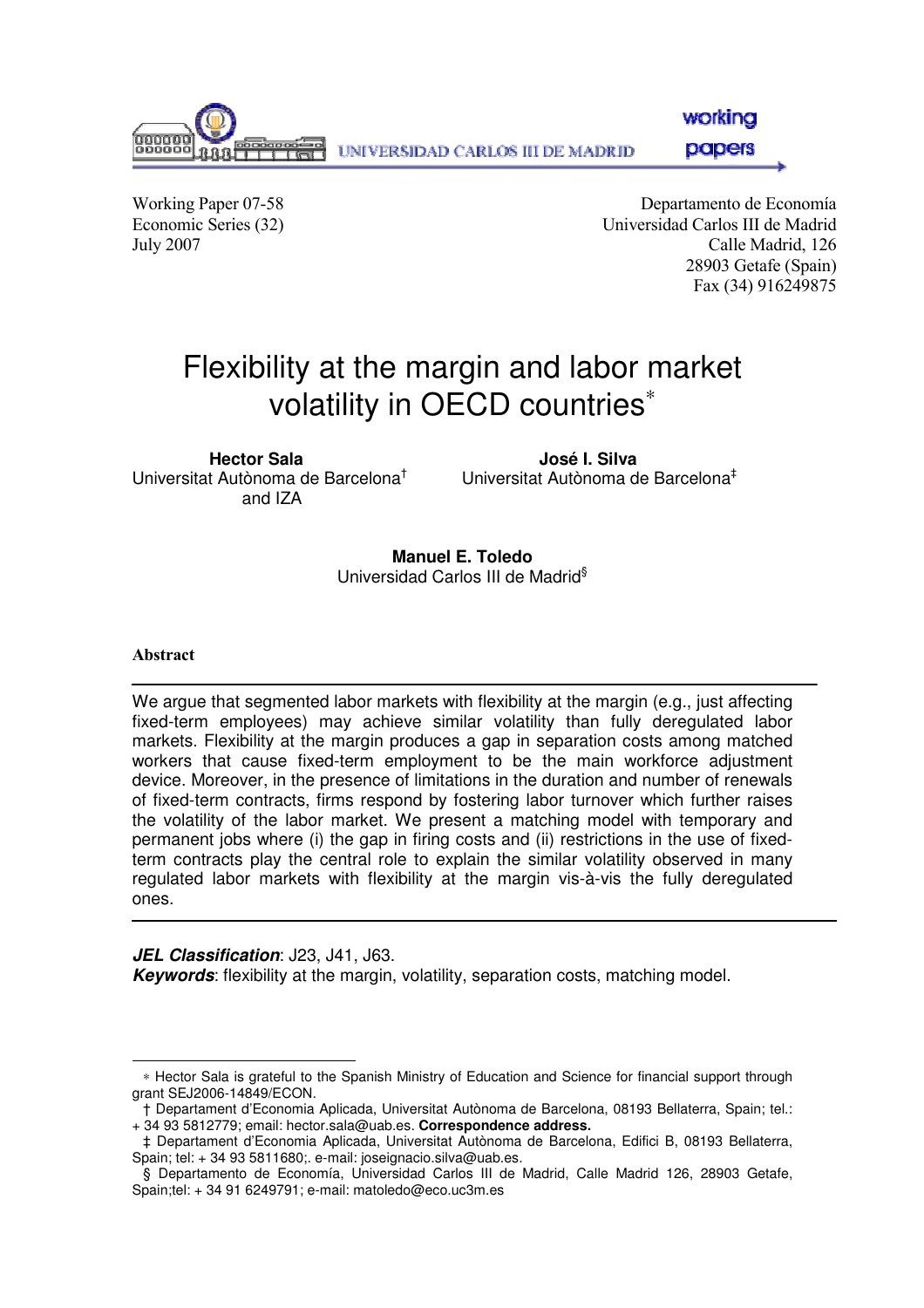#### 1 Introduction

Azariadis and Pissarides (2007) have recently argued that unemployment volatility is magnified by international capital mobility. Our claim is that it is also increased by the legislative setup. Capital mobility and market (de)regulation are two sides of the same coin, the coin of a globalization process entailing endless needs of flexibility. This flexibility, however, is not uniform neither across nor within markets.

This paper argues that flexibility at the margin is a sufficient device to achieve the quick adjustments and large volatilities that characterize flexible labor markets such as the Anglo-Saxon ones. This is an important matter because it helps to explain why some regulated labor markets, such as the Spanish one, display similar volatility than the Anglo-Saxon ones. Specifically, we argue that the gap in the separation costs between temporary/fixed-term employees and permanent/regular employees provides a crucial amplification mechanism of labor market volatility. This gap helps generate a large share of temporary contracts which are used by firms as the main workforce adjustment device. Hence the term *flexibility at* the margin (see Malo and Toharia, 2000). Moreover, in the presence of limitations in the duration and number of renewals of fixed-term contracts, firms respond by fostering labor turnover which further increases the volatility of the labor market.

Table 1 offers crucial information to allow a differentiation of two types of labor market that characterize many OECD economies. First, the well-known Anglo-Saxon type, which is characterized by a small degree of Employment Protection Legislation (EPL) in regular contracts, and no limitations on the renewal and duration of temporary contracts -which we denote by [NL] in Table 1-. As a consequence of the high flexibility in the regular segment of the market, there is a small use of temporary contracts like in Canada (6.9%), Ireland  $(7.4\%)$ , UK  $(6.3\%)$  and US  $(4.5\%)$ .

Second, the *flexibility-at-the-margin* type, which combines a high degree of employment protection in the regular segment with a limited flexibility in the use of temporary contracts -which we denote by [L] in Table 1-. Economies such as Portugal, Sweden and Spain are among the ones with the highest values of the EPL index  $(4.3, 2.9, \text{and } 2.6, \text{ respectively})$ and display the highest temporary shares (15.8%, 15.1% and 32.3%).

It is well known that fixed-term employment contracts have been introduced in a number of European countries as a way to provide flexibility to economies with high employment protection levels. Nevertheless, the implementation of temporary contracts have typically included restrictions such as limited renewals or maximum durations.<sup>1</sup> For example, the Spanish 1984 labor market reform crucially broadened the scope of fixed-term contracts while, at the same time, restricted to 3 the maximum number of successive contracts with a top accumulated duration of 2 years (OECD, 2004). In Portugal, temporary contracts

 $1$ For a comprehensive overview of such restrictions, see OECD (2004).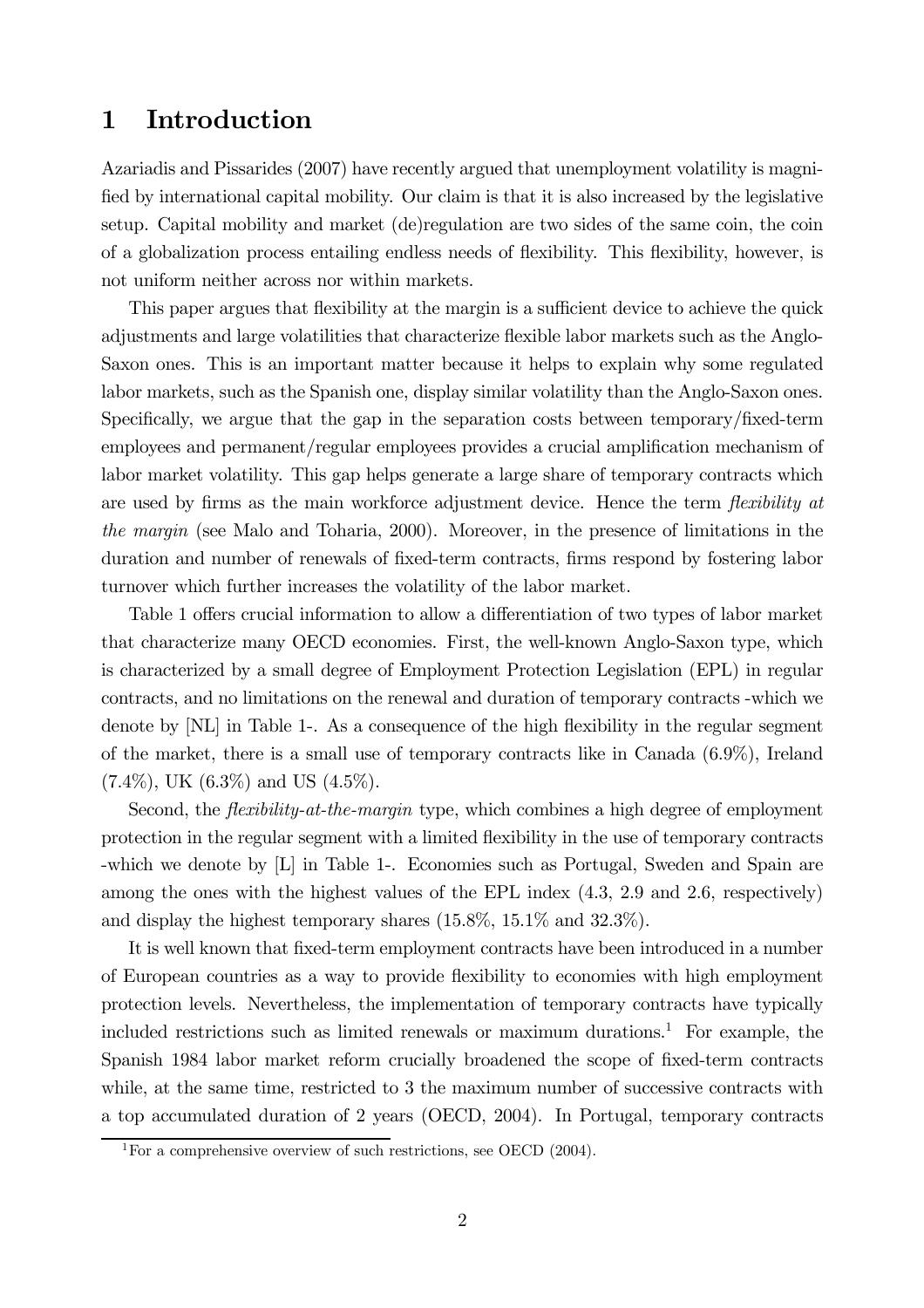can also be renewed 3 times, but with a longer maximum duration of 30 months. These limitations provide a great source of labor turnover and, thus, of labor market volatility. For example, unemployment volatilities in Portugal and Sweden are 12.1% and 16.2%, well above those of US and UK (8.7% and 7.0%). In turn, the unemployment volatility in Spain (7.8%) falls between these two deregulated countries. In other words, the flexibility at the margin may be important in the achievement of the quick adjustments and high volatilities that characterize the Anglo-Saxon labor markets.

| Table 1. Legislation, capital mobility and unemployment volatility                 |                             |             |                  |            |                       |                  |
|------------------------------------------------------------------------------------|-----------------------------|-------------|------------------|------------|-----------------------|------------------|
| in OECD countries                                                                  |                             |             |                  |            |                       |                  |
|                                                                                    |                             |             |                  |            | Capital               |                  |
|                                                                                    |                             | Legislation |                  |            | mobility              | Volatility       |
|                                                                                    | Restrictions                | EPL         |                  | Conversion |                       |                  |
|                                                                                    | on TCs                      | on PCs      | Share            | rate       | FDI/DI                | s.d. $(u)$       |
|                                                                                    | [A]                         | [B]         | $ \overline{C} $ | [D]        | $\left. E\right\vert$ | $\left F\right $ |
|                                                                                    |                             |             |                  |            |                       |                  |
| Belgium                                                                            | [L]                         | 1.7         | 6.9              | 42.7       | 26.1                  | 8.4              |
| Canada                                                                             | [NL]                        | 1.3         | 12.3             | n.a        | $6.6\,$               | 6.6              |
| Denmark                                                                            | $\left[ \Gamma \right]$     | $1.5\,$     | $10.6\,$         | 45.4       | 8.6                   | 8.2              |
| Finland                                                                            | [L]                         | 2.3         | 16.8             | 38.5       | 6.8                   | 16.2             |
| France                                                                             | $\left[ \mathrm{L} \right]$ | 2.3         | 12.6             | 20.8       | 8.4                   | 5.3              |
| Germany                                                                            | [L]                         | 2.7         | 11.4             | 40.6       | 0.6                   | 10.9             |
| <b>Ireland</b>                                                                     | [NL]                        | 1.6         | 7.4              | 47.0       | 15.8                  | 8.7              |
| Italy                                                                              | $\left[ \mathrm{L} \right]$ | 1.8         | 8.2              | 41.3       | $2.0\,$               | 3.9              |
| Japan                                                                              | [NL]                        | 2.4         | 11.6             | n.a        | 0.3                   | 5.4              |
| Netherlands                                                                        | $\left[ \mathrm{L} \right]$ | 3.1         | 11.8             | 49.1       | 12.6                  | 12.5             |
| Spain                                                                              | $\left[ \mathrm{L} \right]$ | 2.6         | 32.3             | 23.1       | 7.7                   | 7.8              |
| Sweden                                                                             | $\left[ \mathrm{L} \right]$ | 2.9         | 15.1             | n.a        | 20.9                  | 16.2             |
| UK                                                                                 | $[{\rm NL}]$                | 0.9         | 6.3              | 56.1       | 12.1                  | 7.0              |
| <b>US</b>                                                                          | $[\mathrm{NL}]$             | 0.2         | 4.5              | n.a        | 1.5                   | 8.7              |
| Portugal                                                                           | $[\mathrm{L}]$              | 4.3         | 15.8             | 39.0       | 5.8                   | 12.1             |
|                                                                                    |                             |             |                  |            |                       |                  |
| Average [L] countries                                                              |                             | $2.5\,$     | 14.2             | 37.8       | 10.0                  | 10.2             |
| Average [NL] countries                                                             |                             | 1.3         | 8.4              | $51.6\,$   | 7.2                   | 7.3              |
| Notes: (A) refers to limited repogne and a maximum duration of temperany contracts |                             |             |                  |            |                       |                  |

Notes: [A] refers to limited renewals and a maximum duration of temporary contracts (TCs); [NL] stands for No Limitations, [L] for Limitations; [B] refers to an EPL index on permanent contracts (PCs) in the late 1990s; [C] to the share of TCs in 1999-2003; [D] to the conversion rate from TCs to PCs in 1996-1997; [E] to the ratio of Foreign Direct Investment (FDI) inflows to Domestic Investment (DI) in 1992-1997; [F] to the standard deviation (s.d.) of standardized unemployment in 1990:1 to 2005:4. Sources: [A] OECD (2004); [B] Azariadis and Pissarides (2007); [C] OECD (2006); [D] OECD (2002); [E] OECD Main Economic Indicators (2007).

To further check to what extent this is a promising hypothesis, Table 1 also provides the averages by countries with and without restrictions on temporary contracts. Observe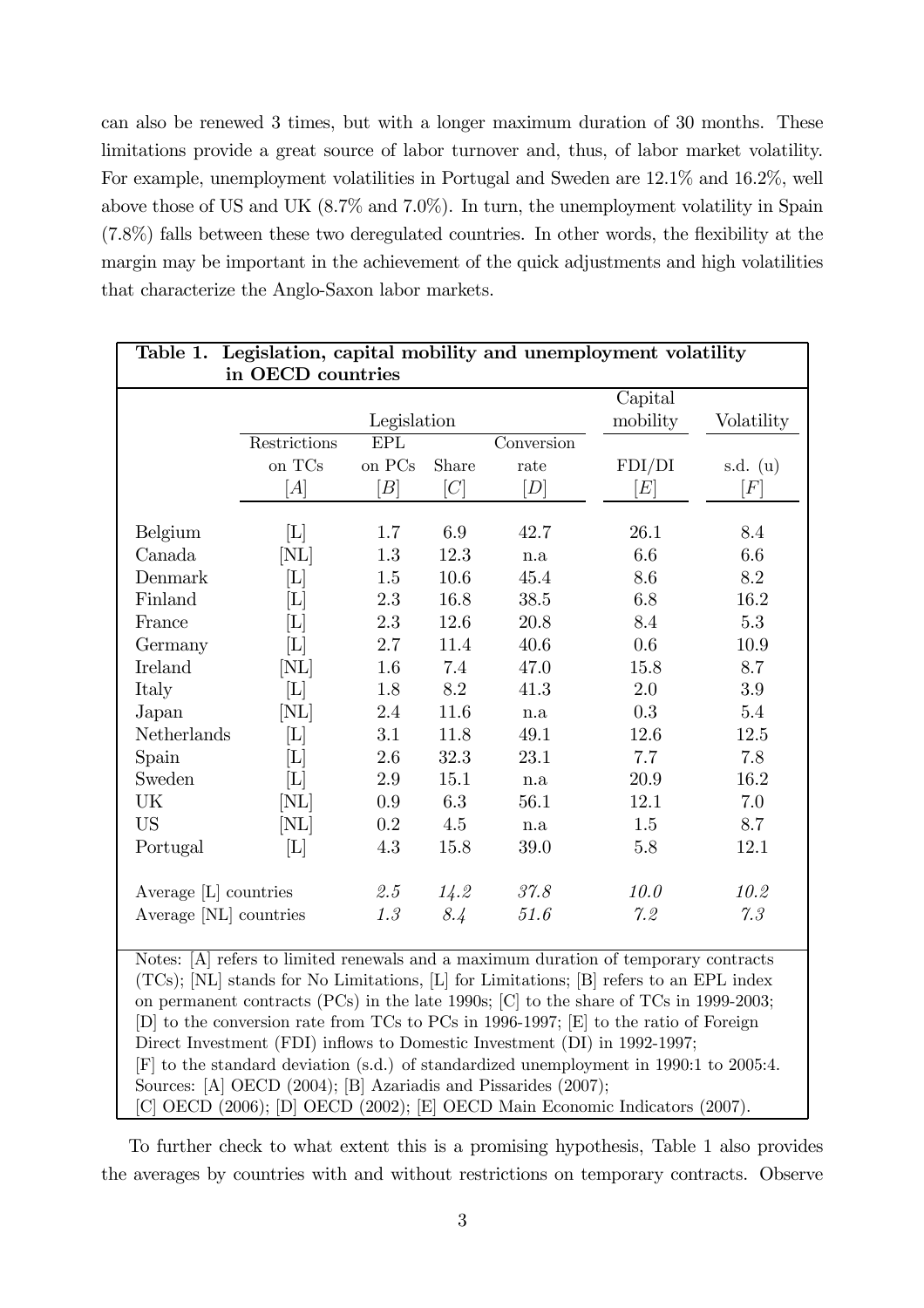that the first group has a substantially higher index of EPL (2.5 versus 1.3) and a higher share of temporary contracts  $(14.2\%$  versus  $8.4\%)$ , while it achieves a larger unemployment volatility (10.2 versus 7.3). Thus, despite the Anglo-Saxon labor markets have a less stringent legislation, unemployment in segmented/dual labor markets with restrictive EPL and high firing costs in the regular side is, on average,  $40\%$  more volatile.

| Table 2. Legislation and capital mobility correlation with unemployment |                                 |              |                         |              |
|-------------------------------------------------------------------------|---------------------------------|--------------|-------------------------|--------------|
|                                                                         | EPL<br>on PCs<br>$\overline{B}$ | Share        | Conversion<br>rate<br>D | FDI/DI<br>E  |
| All countries<br>Countries with restrictions on TCs [L]                 | 0.45<br>0.47                    | 0.23<br>0.14 | 0.18<br>0.37            | 0.30<br>0.25 |

Table 2 takes a step forward in this analysis by providing the correlation matrix of unemployment volatilities in the OECD countries with some legislation items and capital mobility. The main result here is the positive correlation with EPL on regular contracts, which amounts to  $0.45$  and is higher than the  $0.30$  correlation with international mobility in capital emphasized by Azariadis and Pissarides (2007). Even though the positive association of the conversion rate from temporary to permanent jobs, with a coefficient of 0.18, is also remarkable, the second main result refers to this coefficient in the specific case of countries where employment protection and temporary contracts renewal limitations coexist. In this case, the correlation coefficient attains a remarkable 0.37.

These results suggest that the analysis of labor markets with flexibility at the margin may yield important lessons for economies currently involved in labor market institutional reforms. This paper is a step in this direction. In particular, this paper contributes to the understanding of the sources of unemployment volatility by assessing the role played by (i) the gap between the separation costs of the fixed-term and permanent employees; and (ii) restrictions in the use of temporary contracts. We claim that these are two important driving forces behind the volatility achieved by segmented labor markets.

To evaluate the business cycle implications associated with the presence of temporary employment we extend the equilibrium matching model of Mortensen and Pissarides (1994) by introducing the possibility that firms hire workers on a fixed-term basis. We, thus, differentiate between permanent and temporary employees, where the latter have fixedterm contracts and virtually zero firing costs. Fixed-term contracts have a limited duration by definition and many countries have introduced legal restrictions on their use in the form of a maximum number of renewals. When this maximum is reached, firms are bounded to convert them into permanent contracts, with higher firing costs, and change the status of the worker. To avoid this restriction, however, firms have the alternative to finish that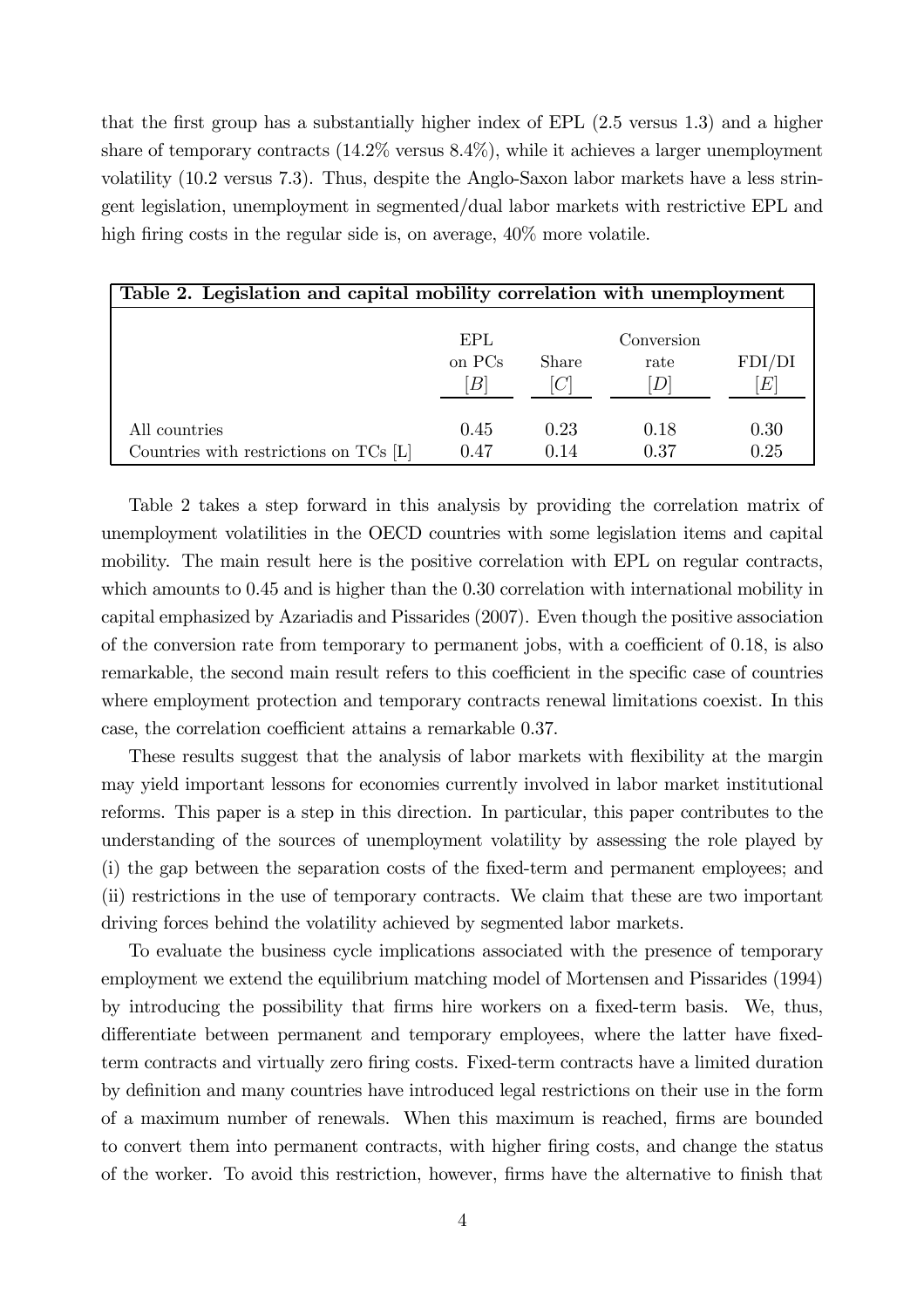temporary relationship and hire a new temporary worker. Our theoretical model features these restrictions. Since many OECD countries show a high degree of employment protection in regular jobs and limited flexibility in the use of temporary ones (see Table 1) we find this model particularly suitable to study the incidence of flexibility at the margin on labor market volatility.

Our formal analysis draws on a widely accepted distinction between entrants (or outsiders) and insiders (see Lindbeck and Snower, 1989), which is not new either in the matching literature (see for example Wasmer, 1999; Blanchard and Landier, 2002; Kugler et al., 2002; Cahuc and Postel-Vinay, 2002; Osuna, 2005). However, in contrast with the long-run perspective generally taken by previous studies, this paper differs in scope and focuses exclusively on business cycle fluctuations. Our paper also differs from Boeri and Garibaldi (2007), who focus on the transitional dynamics of EPL reforms providing flexibility 'at the margin'.

The simulated results provide new insights on the effects of different EPL schemes on the cyclical behavior of job creation, job destruction and unemployment. More precisely, the main results stem from considering these effects in a situation with flexibility at the margin in which, we show, the gaps in separation costs between temporary and permanent jobs and the restricted use of fixed-term contracts increase the labor market volatility. To avoid transitions to a permanent status which entails future costs in case of adjustments, firms' workforce adjustments take place more intensively and with higher frequency in temporary jobs. In particular, rather than converting fixed-term contracts into permanent, firms will tend to fire 'old' temporary workers and hire new ones not yet affected by the legal conversion restriction. Thus, a situation of flexibility at the margin with restrictions generates a large volatility in the job creation, job destruction and unemployment rates in response to productivity shocks.

In contrast, when flexibility at the margin is suppressed, most of the volatility in our model vanishes and gives rise to a scenario similar to that before the explosion of the fixedterm contracts in many OECD countries. This situation corresponds to the one in the aftermath of the labor market reforms that took place since the middle of the 1980s in several of these economies. In short, this paper provides an evaluation of some of the pros and cons of this type of reforms and gives some policy insights for those countries currently seeking to foster the flexibility of their labor markets.

A final important result is the almost perfect negative correlation we find between job reallocation and the business cycle both in fully deregulated and flexibility-at-the-margin labor market types. This result clarifies a similar empirical finding for Spain in Messina and Valanti (2007) and helps to explain why the job turnover rate of some regulated labor markets displays a countercyclical behavior in contrast to the acyclical or even procyclical movements suggested by some studies (Garibaldi, 1998).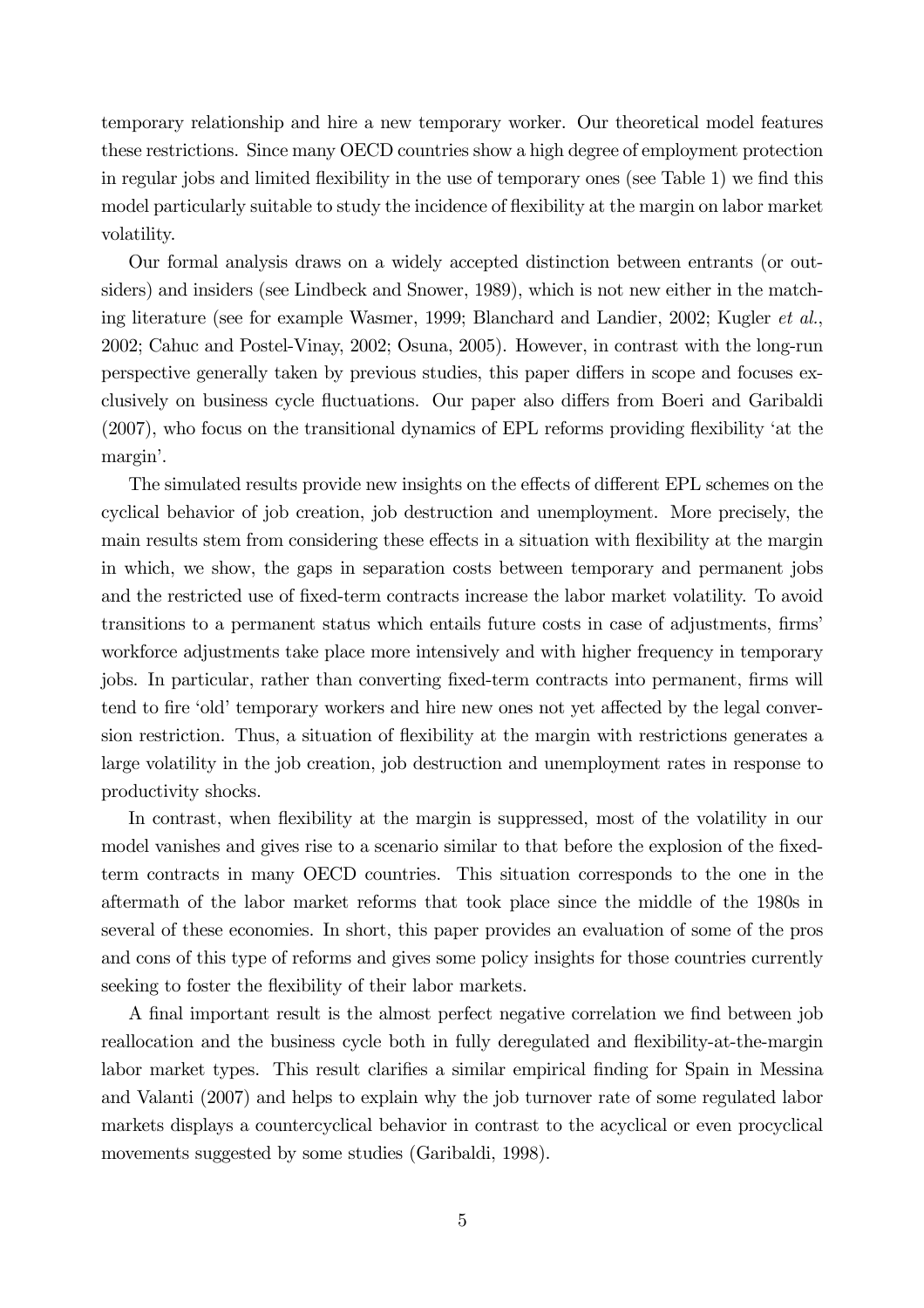The remaining of the paper is structured as follows. Section 2 presents the model, which is calibrated in Section 3 and simulated in Section 4. Section 5 concludes.

## 2 The model

The economy is integrated by a continuum of risk-neutral, infinitely-lived workers and firms, which discount future payoffs at a common rate  $\beta$ . We further assume that capital markets are perfect.

Workers can either be employed or unemployed. Those who are employed can be so either on a temporary basis  $(T)$ , or on a permanent one  $(P)$ . When finding a job, unemployed workers become temporary and only from there may be upgraded to permanent with probability  $\iota$ . The productivity of the match is a function of aggregate productivity  $A_t$ , and a term  $z_t$  idiosyncratic to the match. There is a firm-specific productivity term independent and identically distributed across firms and time, with a cumulative distribution function  $G(z)$  and support  $[0, \bar{z}]$ .

There is a time-consuming and costly process of matching workers and job vacancies, captured by a constant-returns-to-scale matching function  $m(u_t, v_t)$ , where  $u_t$  denotes the unemployment rate and  $v_t$  is the vacancy rate. Unemployed workers meet jobs with probability  $f(\theta_t)$  whereas vacancies meet workers with probability  $q(\theta_t)$ . From the properties of the matching function, these probabilities only depend on the vacancy-unemployment ratio  $\theta_t$ , where the higher the number of vacancies with respect to the number of unemployed workers, the easier to find a job and the more difficult to fill up vacancies.

Firms have a constant-returns-to-scale production technology with labor as an only input. A posted job can either be filled or vacant. The firm has to open a job vacancy entailing cost c per period before a position can be filled. Each productive match yields an instantaneous profit equal to the difference between labor productivity and the wage, which is  $A_t z_t - w_t^T(z_t)$  for a temporary position and  $A_t z_t - w_t^P(z_t)$  for a permanent one.

When a match with a temporary job is terminated, the firm pays a firing tax  $\gamma^T$ , which is assumed to be fully wasted and lower or equal than the firing tax for a permanent position,  $\gamma^P$ . Due to legal restrictions, after renewing a number of times a fixed-term contract, firms are bounded to convert it into permanent. We abstract from the actual restrictions on the duration of temporary jobs and the number of renewals and, for simplicity, represent them by an exogenous conversion probability  $\iota$ . For instance, the tighter those restrictions are (i.e., shorter permitted maximum duration and/or fewer possible renewals), the higher  $\iota$ is. To avoid these restrictions, however, firms have the alternative to finish that temporary relationship and hire a new worker. If a match is broken, either from a temporary or a permanent status, the firm opens a new vacancy.

Accordingly, the value of vacancies  $(V_t)$  and filled positions,  $J_t^T(z_t)$  and  $J_t^P(z_t)$ , are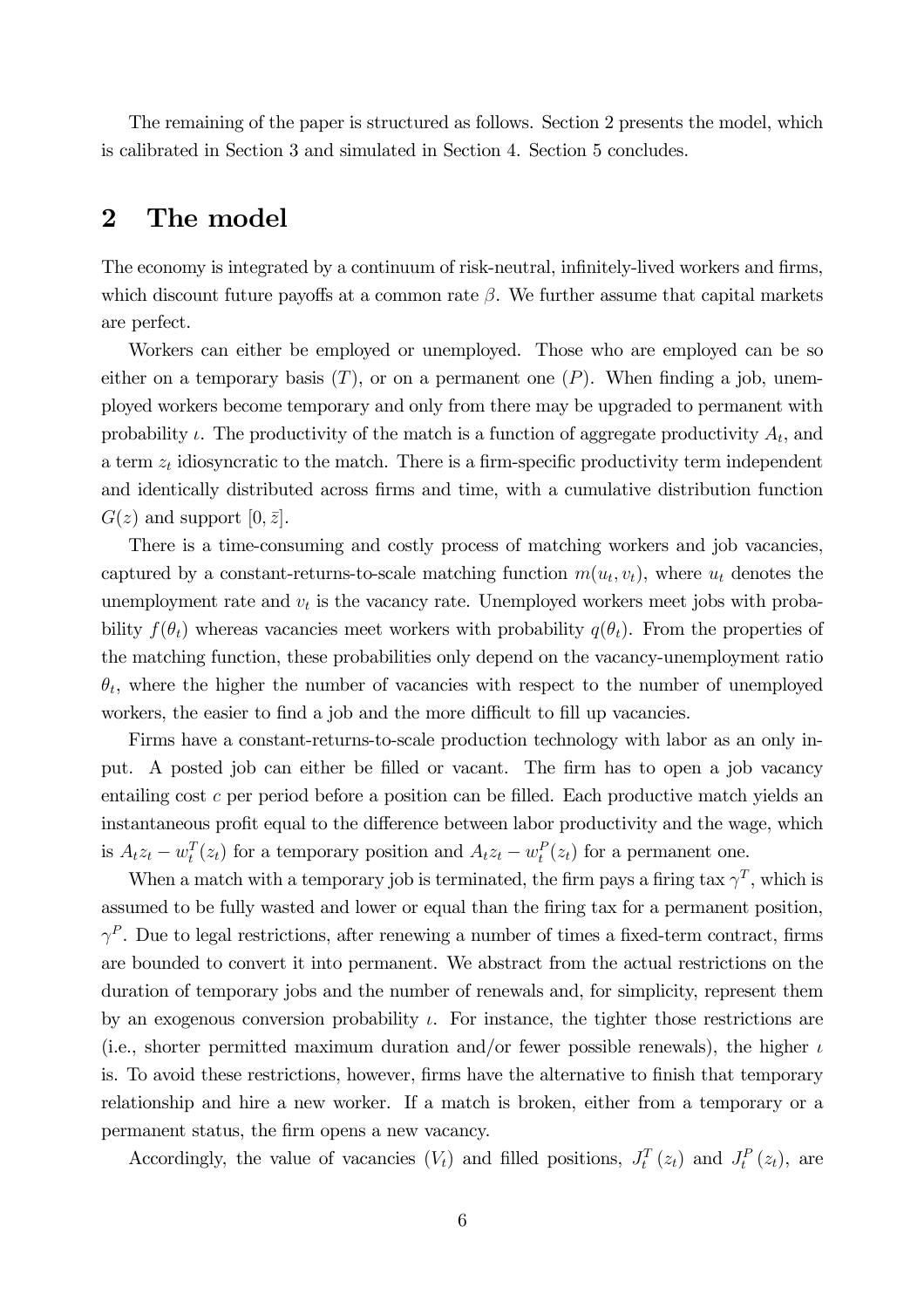represented by the following Bellman equations:

$$
V_t = -c + \beta E_t \left[ q(\theta_t) \int_{\tilde{z}_{t+1}^I}^{\infty} J_{t+1}^T(z) dG(z) + (1 - q(\theta_t)(1 - G(\tilde{z}_{t+1}^I)) V_{t+1} \right],
$$
 (1)

$$
J_t^T(z_t) = A_t z_t - w_t^T(z_t) + \beta E_t \left[ \iota \left( \int_{\tilde{z}_{t+1}^C}^{\infty} J_{t+1}^P(z) dG(z) + G(\tilde{z}_{t+1}^C) \left( V_{t+1} - \gamma^T \right) \right) + (1 - \iota) \left( \int_{\tilde{z}_{t+1}^T}^{\infty} J_{t+1}^T(z) dG(z) + G(\tilde{z}_{t+1}^T) \left( V_{t+1} - \gamma^T \right) \right) \right], (2)
$$
  

$$
J_t^P(z_t) = A_t z_t - w_t^P(z_t) + \beta E_t \left[ \int_{\tilde{z}_{t+1}^P}^{\infty} J_{t+1}^P(z) dG(z) + G(\tilde{z}_{t+1}^P) \left( V_{t+1} - \gamma^P \right) \right],
$$

where  $\tilde{z}^j$ ,  $j = I, T, C, P$ , are productivity thresholds defined such that nonprofitable matches (i.e., with negative surplus) are severed.<sup>2</sup> Thus, the conditions defining these thresholds for temporary and permanent job destruction (also called reservation productivities) are:

$$
J_t^T(\tilde{z}_t^I) - V_t = 0,\t\t(4)
$$

$$
J_t^T(\tilde{z}_t^T) - V_t + \gamma^T = 0,
$$
\n<sup>(5)</sup>

$$
J_t^P(\tilde{z}_t^C) - V_t + \gamma^T = 0,
$$
\n<sup>(6)</sup>

$$
J_t^P(\tilde{z}_t^P) - V_t + \gamma^P = 0. \tag{7}
$$

Condition (4) refers to those unemployed workers who have met a vacant job. Note that in this case the firm does not have to pay  $\gamma^T$  in the absence of agreement. Expressions (5) and (7) define the reservation productivity for current temporary and permanent workers, respectively, whereas (6) refers to those temporary workers on the verge of becoming permanent. That is, those who were drawn with probability  $\iota$ . Recall that firms have the option to avoid temporary-to-permanent conversion by laying off workers before they must be offered a permanent contract due to legal restrictions. Hence, we need to consider the case where a firm does not want to offer a permanent contract to a temporary worker that has been randomly chosen to become permanent. Notice that in this case the firm is only liable to  $\gamma^T$  if it chooses to break up the match.

Let  $s_t^I = G(\tilde{z}_t^I)$  and  $s_t^C = G(\tilde{z}_t^C)$ . It follows that the temporary and permanent matches separate with probabilities  $s_t^T = (1 - \iota)G(\tilde{z}_t^T) + \iota s_t^C$  and  $s_t^P = G(\tilde{z}_t^P)$ , respectively. Moreover, job creation takes place with probability  $q(\theta_t)(1 - s_t^I)$  when a firm and a worker meet and agree on an employment contract. Similarly, unemployed workers find a job with probability  $f(\theta_t)(1-s_t^I).$ 

At the workers' side the values of the different statuses - unemployed,  $U_t$ ; temporary

<sup>&</sup>lt;sup>2</sup>Since the value of a match is increasing in  $z_t$ , we can prove that there exists a threshold  $\tilde{z}_t \in [0, \bar{z}]$  below which matches are no longer profitable.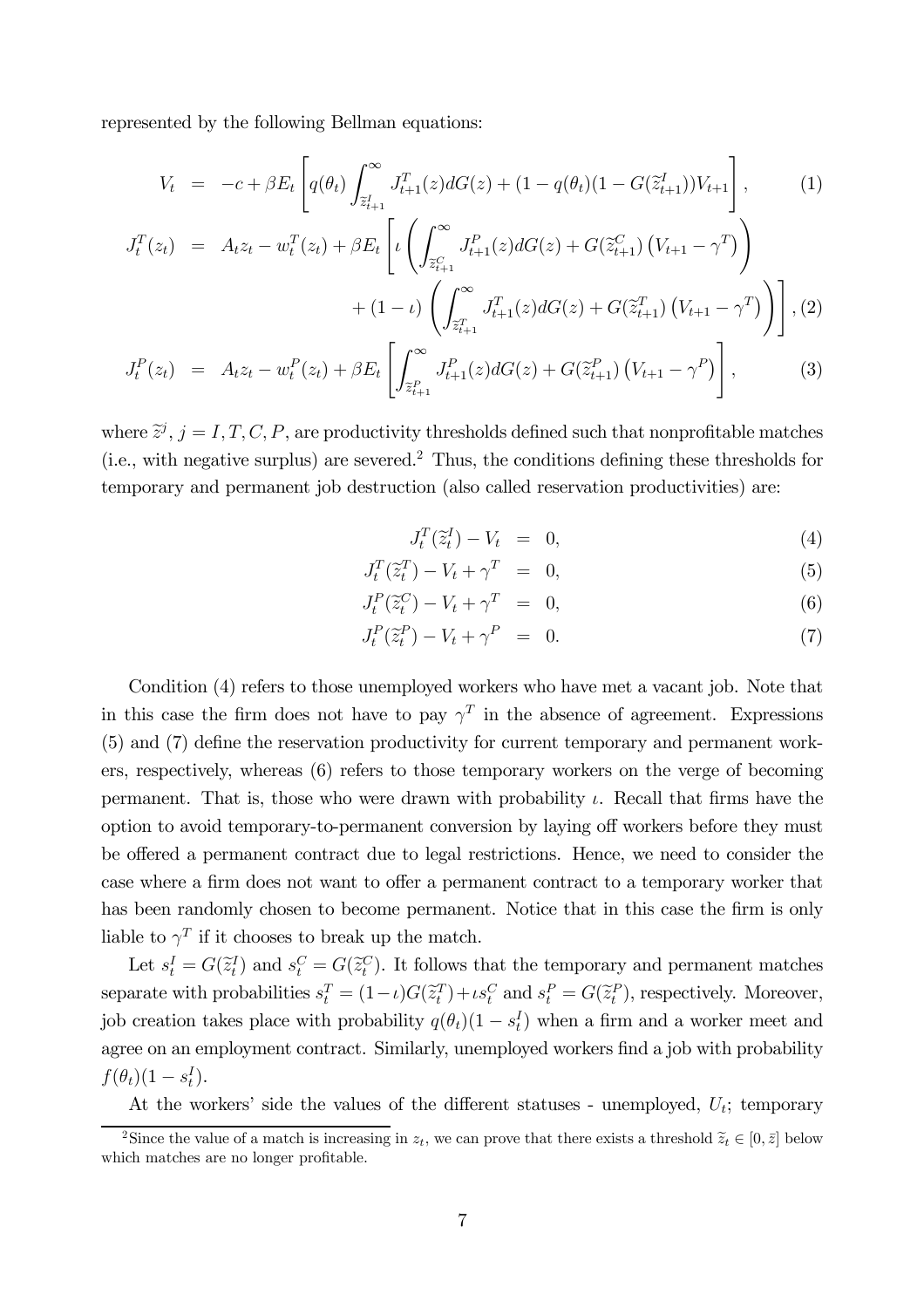employee,  $W_t^T(z_t)$ ; and permanent employee,  $W_t^P(z_t)$  - are given by the following expressions:

$$
U_t = b + \beta E_t \left[ f(\theta_t) \int_{\tilde{z}_{t+1}^I}^{\infty} W_{t+1}^T(z) dG(z) + (1 - f(\theta_t)(1 - G(\tilde{z}_{t+1}^I)) U_{t+1} \right], \quad (8)
$$

$$
W_t^T(z_t) = w_t^T(z_t) + \beta E_t \left[ \iota \left( \int_{\tilde{z}_{t+1}^C}^{\infty} W_{t+1}^P(z) dG(z) + G(\tilde{z}_{t+1}^C) U_{t+1} \right) + (1 - \iota) \left( \int_{\tilde{z}_{t+1}^T}^{\infty} W_{t+1}^T(z) dG(z) + G(\tilde{z}_{t+1}^T) U_{t+1} \right) \right],
$$
\n(9)

$$
W_t^P(z_t) = w_t^P(z_t) + \beta E_t \left[ \int_{\tilde{z}_{t+1}^P}^{\infty} W_{t+1}^P(z) dG(z) + G(\tilde{z}_{t+1}^P) U_{t+1} \right]. \tag{10}
$$

According to these equations, any unemployed worker gets a constant current value b from leisure and finds job with probability  $f(\theta_t)$ . This worker becomes employed in a temporary job if a match takes place, and remains unemployed if not. Employed workers earn an endogenous wage  $w_t^T(z_t)$  if temporary and  $w_t^P(z_t)$  if permanent. If a match is broken either from a temporary or a permanent status, the worker becomes unemployed.

We also assume that there is free entry for firms. Hence firms open vacancies until the expected value of doing so becomes zero. Therefore, in equilibrium:

$$
V_t = 0.\t\t(11)
$$

Furthermore, because neither workers nor employers can instantaneously find an alternative match partner in the labor market, and because hiring and firing decisions are costly, a match surplus exists. To divide this surplus we assume wages to be the result of bilateral Nash bargaining between workers and firms. They are revised every period upon the occurrence of new shocks, and the Nash solution is the wage that maximizes the weighted product of the workers' and the firms' net return from the job match. The first-order conditions for the temporary and permanent employees yield the following two equations:

$$
(1 - \eta)(W_t^T(z_t) - U_t) = \eta(J_t^T(z_t) - V_t + \gamma^T), \tag{12}
$$

$$
(1 - \eta)(W_t^P(z_t) - U_t) = \eta(J_t^P(z_t) - V_t + \gamma^P), \tag{13}
$$

where  $\eta \in (0,1)$  denotes the workers' bargaining power relative to firms. Note that the Nash conditions present terms depending on  $\gamma^T$  and  $\gamma^P$ . Because separation costs are operational they are explicitly considered in the wage negotiation. This implies that the firms' threat point when negotiating with a worker is no longer the value of a vacancy  $V_t$  but  $(V_t - \gamma^T)$ or  $(V_t - \gamma^P)$  depending on the type of worker.

To fully characterize the dynamics of the model economy, we need to define the law of motion for the unemployment rate  $u_t$ , and the mass of temporary and permanent workers,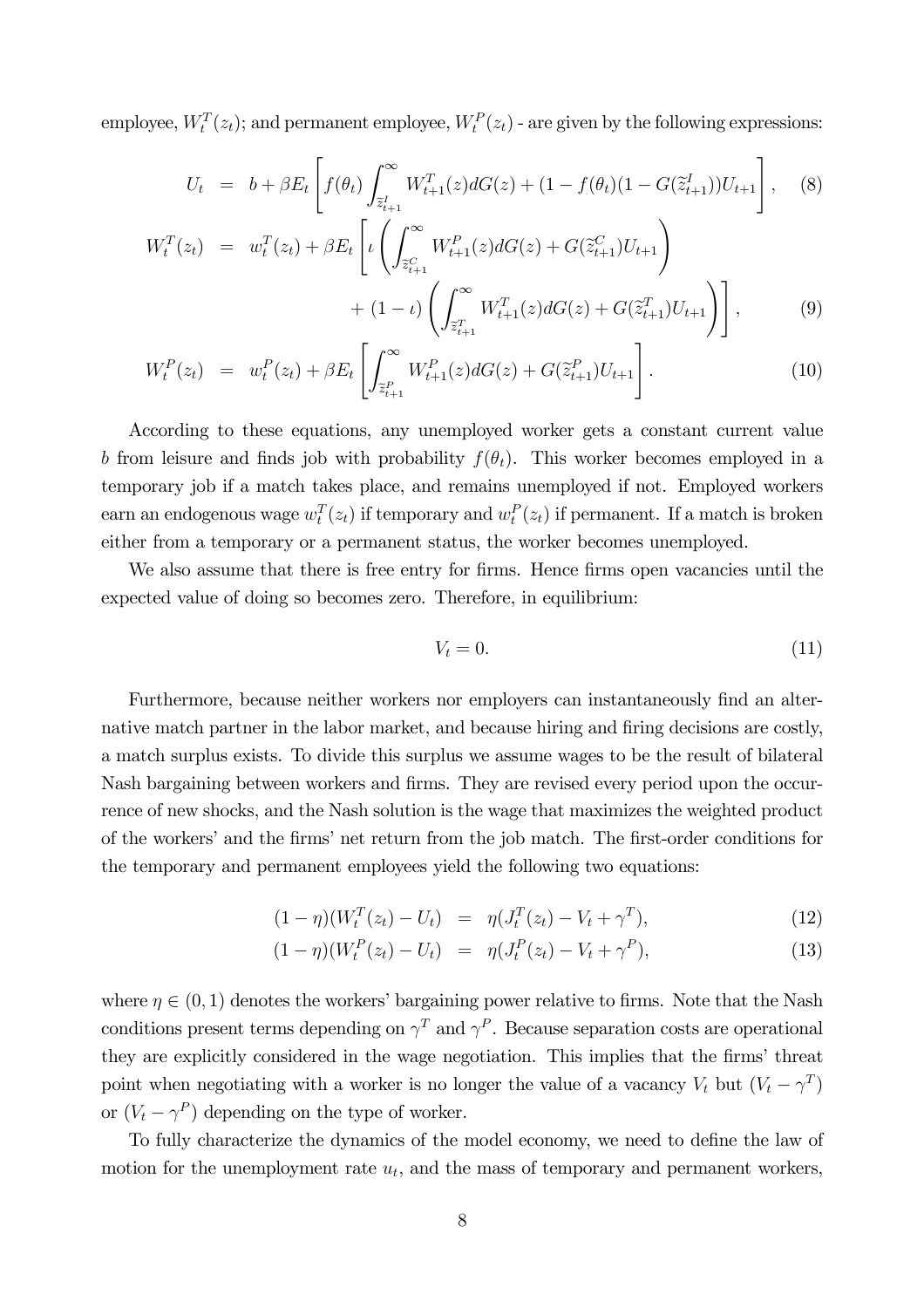$n_t^T$  and  $n_t^P$ , respectively. These evolve according to the following difference equations:

$$
u_t = u_{t-1} + s_t^T n_{t-1}^T + s_t^P n_{t-1}^P - f(\theta_{t-1})(1 - s_t^I) u_{t-1},
$$
\n(14)

$$
n_t^T = n_{t-1}^T + f(\theta_{t-1})(1 - s_t^T)u_{t-1} - s_t^T n_{t-1}^T - \iota(1 - s_t^C) n_{t-1}^T,
$$
\n(15)

$$
n_t^P = n_{t-1}^P + \iota(1 - s_t^C)n_{t-1}^T - s_t^P n_{t-1}^P.
$$
\n(16)

Moreover, we define the job creation rate  $(jc_t)$  as new matches scaled by employment,

$$
jc_t = \frac{m(u_{t-1}, v_{t-1})(1 - s_t^I)}{(1 - u_t)},
$$
\n(17)

whereas the job destruction rate  $(jd_t)$  is equal to the average separation rate,

$$
jd_t = s_t = \frac{s_t^T n_{t-1}^T + s_t^P n_{t-1}^P}{(1 - u_t)}.
$$
\n(18)

## 3 Calibration

We calibrate the model at quarterly frequency in order to match some steady-state moments for the US economy. As in den Haan *et al.* (2000), we set the job finding probability  $f(\theta^*)(1$ s<sup>\*</sup>) to 0.45, the job filling probability  $q(\theta^*)(1 - s^*)$  to 0.71, and the job separation rate  $s^*$ to 0.10 (symbol <sup>\*</sup> denotes steady-state level). Substituting these values in equation (14), with  $\dot{u} = 0$ , we obtain an average unemployment rate of 0.182.<sup>3</sup> Similarly, the idiosyncratic productivity shocks are i.i.d. log-normally distributed with mean  $\mu = 0$  and standard deviation  $\sigma = 0.2$ .

The steady-state aggregate labor productivity  $A^*$  is normalized to one. The logarithm of this variable follows an AR(1) process such that  $\log A_t = \rho \log A_{t-1} + \epsilon_t$ . The values of the autoregressive parameter and the standard deviation of the white noise process,  $\rho = 0.95$ and  $\sigma_A = 0.0028$ , have been calibrated to match the cyclical volatility of the US labor productivity between 1970 and 2004.4

The discount parameter  $\beta$ , and the worker bargaining parameter  $\eta$  are set to 0.99 and 0.50, respectively. As in den Haan *et al.* (2000), we assume the matching function to be

$$
m(u_t, v_t) = \frac{u_t v_t}{(u_t^{\phi} + v_t^{\phi})^{1/\phi}}.
$$

Given the values of the job finding and filling probabilities and the properties of the

<sup>&</sup>lt;sup>3</sup>This unemployment rate is reasonable if we include those individuals registered as inactive that are actively searching for jobs. On this issue see, for example, Blanchard and Diamond (1989).

<sup>&</sup>lt;sup>4</sup>As in Shimer (2005), the average labor productivity is the seasonally adjusted real average output per person in the non-farm business sector, constructed by the Bureau of Labor Statistics (BLS) from the National Income and Product Accounts and the Current Employment Statistics. It is reported in logs as deviations from an HP trend with smoothing parameter 1600.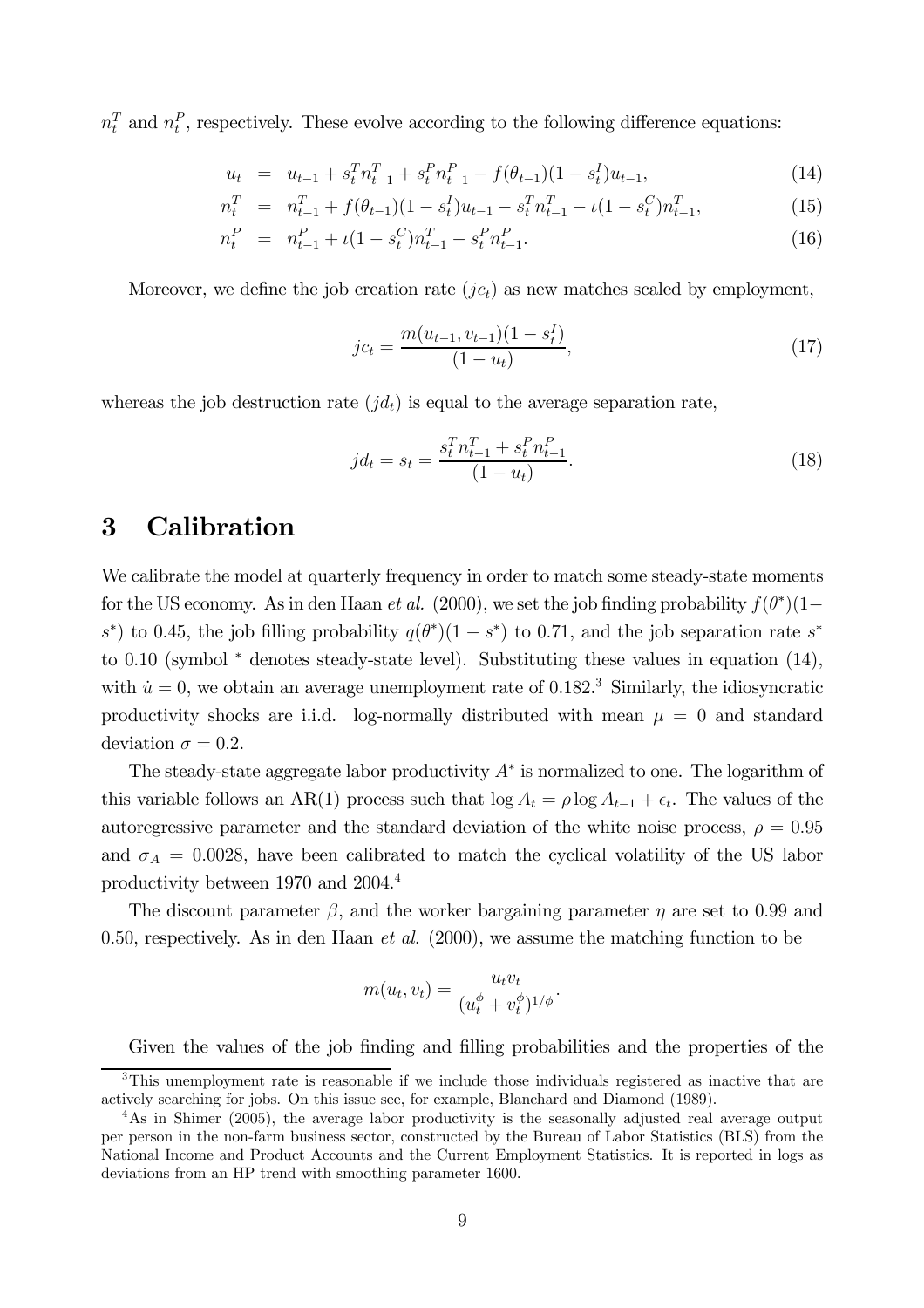matching function, the steady-state ratio of vacancies to unemployment  $\theta^* = \frac{f(\theta^*)(1-s^*)}{q(\theta^*)(1-s^*)}$  is 0.634, and the matching parameter  $\phi$  is 1.637. Finally, the vacancy costs c and the value of being unemployed b are set to  $0.099$  and  $0.963$ , which ensures that in the steady state  $jc = jd = 0.10$ .

| Table 3. Calibrated parameters for the baseline economy                         |            |                  |                             |  |
|---------------------------------------------------------------------------------|------------|------------------|-----------------------------|--|
| Parameters                                                                      |            | Value            | Source                      |  |
| Ave. aggregate labor productivity                                               | $A^*$      |                  | Normalised                  |  |
| Discount rate                                                                   | B          | 0.99             | [A]                         |  |
| Mean of z                                                                       | $\mu$      | $\left( \right)$ | [A]                         |  |
| Standard deviation of z                                                         | $\sigma$   | 0.02             | [A]                         |  |
| Persistence parameter of $A$                                                    | $\varrho$  | 0.95             | $\left[\rm B\right]$        |  |
| Standard deviation of A                                                         | $\sigma_A$ | 0.012            | $\mathbb{B}$                |  |
| Discount rate                                                                   |            | 0.99             | [A]                         |  |
| Workers' bargaining power                                                       | $\eta$     | 0.50             | [A]                         |  |
| Parameter of the matching function                                              |            | 1.637            | $\left[ \mathrm{C} \right]$ |  |
| Hiring costs                                                                    |            | 0.099            | ICI                         |  |
| Firing costs for temporary contracts                                            |            |                  | A                           |  |
| Firing costs for permanent contracts                                            |            | 0                | [A]                         |  |
| Employment conversion rate                                                      |            |                  | [A]                         |  |
| Leisure parameter                                                               |            | 0.963            | $[\mathrm{C}]$              |  |
| [A] Other studies, data or own assumptions as explained in main text.<br>Notes: |            |                  |                             |  |
| [B] Set to match the cyclical behavior of labor productivity.                   |            |                  |                             |  |
| [C] Obtained from theoretical model.                                            |            |                  |                             |  |

For the remaining parameters associated to restrictions in the labor market,  $\gamma^P$ ,  $\gamma^T$ , and  $\iota$ , we consider several cases. Our baseline parameterization describes the US labor market, where there are hardly any legal restrictions as the ones studied in this paper. Thus, we set  $\gamma^P = \gamma^T = 0$ . This implies the existence of just one type of job since temporary and permanent contracts become perfect substitutes. Hence  $\iota$  becomes irrelevant.<sup>5</sup>

In next section we simulate different legislative scenarios, which we compare against this benchmark case. The objective of this exercise is to assess the effects of changes in the EPL on the labor market volatility. The first of these scenarios represents a situation with employment protection and no temporary contracts. This case considers that firms provide a single type of job. It attempts to mimic the situation of several OECD labor markets before the introduction of the temporary contracts and the development of fixed-term employment (a paradigmatic case would be Spain before its 1984 labor market reform). In terms of the model, this has two implications. First, firms are no longer able to make use of fixed-term contracts. As a consequence, we set  $\gamma^T = \gamma^P = \gamma$ , ruling out the distinction between

<sup>&</sup>lt;sup>5</sup>When  $\gamma^P = \gamma^T$ , *i* can take any value in [0,1]. We set it to zero. Similarly, since  $\gamma^P = \gamma^T = 0$ , there is only one job destruction condition. Thus,  $s_t = s_t^T = s_t^P = s_t^C = s_t^I$  for all t.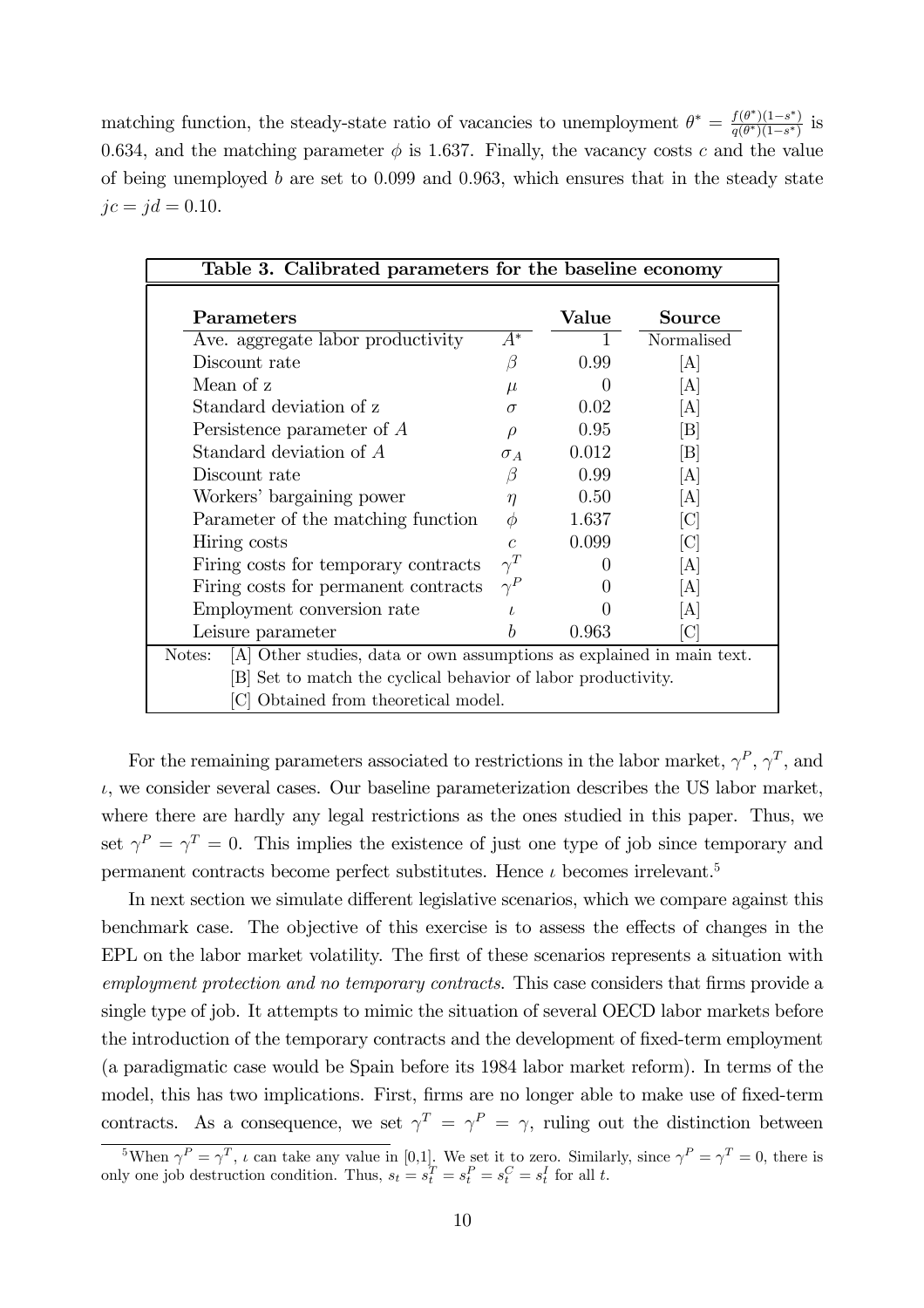temporary and permanent firing costs. The second implication is that the conversion rate from temporary to permanent contracts becomes irrelevant.

Another scenario presents a situation with employment protection and temporary contracts, which may be subject to restrictions in terms of duration and renewal limitations. This mimics the situation of most OECD countries in the aftermath of the partial labor market reforms implemented to introduce flexibility at the margin (again, the paradigmatic case is Spain after the 1984 labor market reform). Within this scenario, we distinguish between two cases:

- 1. We set  $\gamma^T = 0$  and consider different values for  $\gamma^P > 0$ . Moreover, we fix  $\iota = 0.10$ . This value is close to the average quarterly conversion rate observed in the OECD countries. In this context, we evaluate the effects of changes in the permanent-worker firing cost on the volatility of labor market outcomes.
- 2. We set  $\gamma^T = 0$  and  $\gamma^P = 0.15$ , so that there is a gap of 15% in firing costs. As opposed to the previous case, this exercise keeps the gap in separation costs constant. However, here we consider a number of values for the conversion probability  $\iota$  from 0 to 1. Thus, for a given gap in separation costs, we evaluate the response of the labor market to different degrees of restrictions on the duration and renewal of temporary contracts.

### 4 Simulation results

For each simulation we create 1000 sample paths of 1140 quarters, throw away the first 1000 and keep the 140 quarters corresponding to 1970-2005; detrend the generated data using the HP filter with the smoothing parameter equal to 1600; and calculate the standard deviations of the relevant variables.

As we mentioned in the previous Section, we depart from the benchmark calibrated case, with no employment protection, and consider different analytical scenarios of labor market regulations. These scenarios stem from the values assigned to the legislative parameters: the firing tax parameters,  $\gamma^P$  and  $\gamma^T$ , and  $\iota$ , which captures the existence of renewal restrictions in temporary contracts. When modifying these key parameters, we hold all the other ones constant and compute the new equilibrium values of the endogenous variables in the steady state. We then solve and simulate the model around the new steady state, and compute the second moments of the relevant variables.

#### 4.1 Employment protection and unemployment volatility

These exercises provide new insights on the effects of different EPL schemes, in particular of a situation with flexibility-at-the-margin, on the cyclical behavior of job creation, job de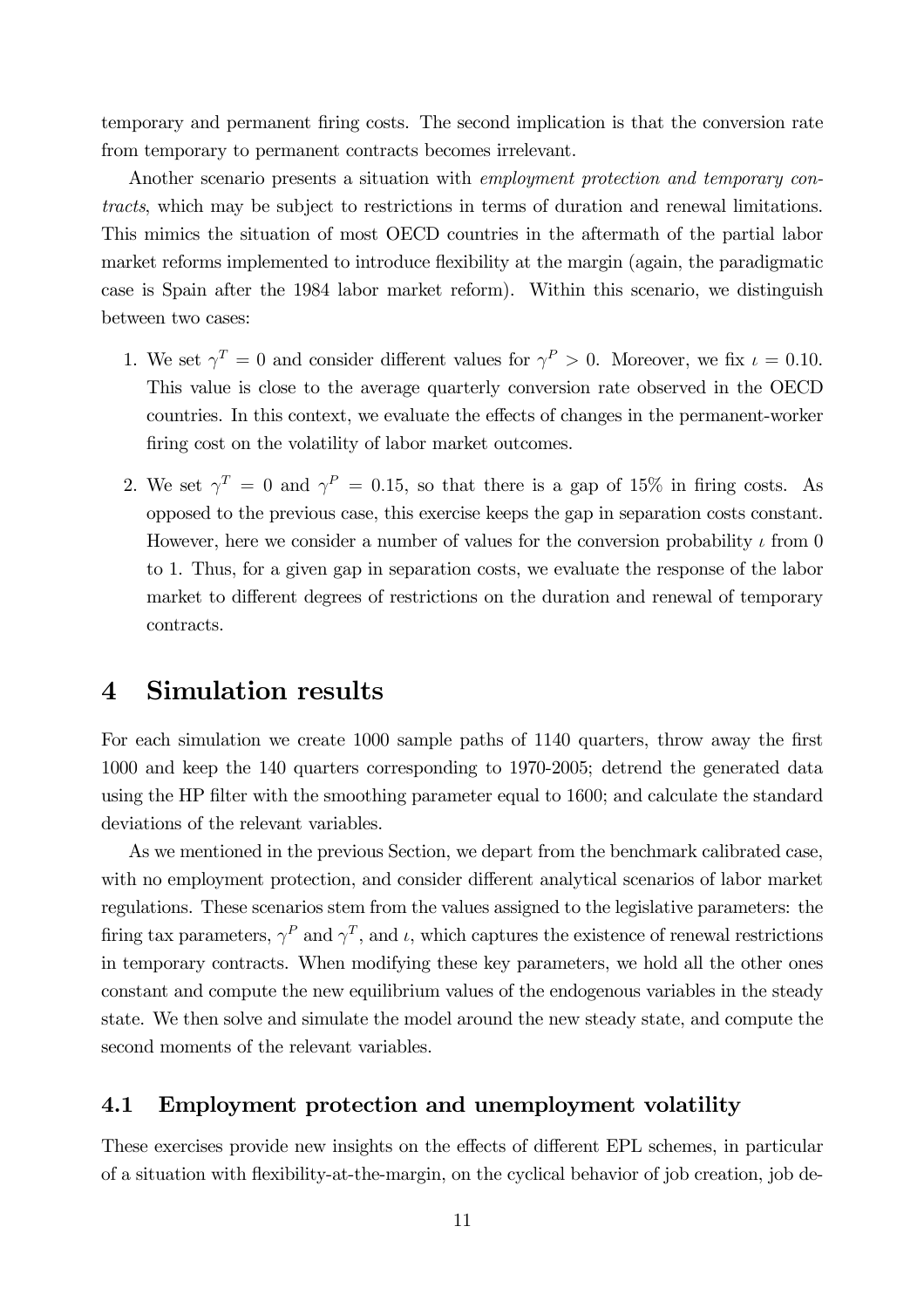struction and unemployment. Table 4 summaries the results from the conducted simulations by distinguishing three analytical panels.

The first noteworthy result is the rising volatility of the JC rate in response to both higher firing costs and a larger conversion rate from temporary to permanent contracts. This is shown in the first column of Table 4. In the absence of temporary contracts (panel 1), when the firing tax is increased from 0% to 15%, the volatility of the JC rate rises around 39% (from 3.76 to 5.23). With flexibility at the margin and the possibility of fixed-term contracts (panel 2), this volatility is increased by almost  $30\%$  (from  $3.76$  to  $4.90$ ). This scenario, however, assumes a low conversion rate of 10%. When this rate is larger, for example 50%, then this volatility increases by  $56\%$  and reaches 5.86 (panel 3). The high sensitivity to  $\iota$ , however, decreases as  $\iota$  rises further.

| Table 4. Simulated volatility under different             |              |                                |              |  |  |
|-----------------------------------------------------------|--------------|--------------------------------|--------------|--|--|
| scenarios of employment protection                        |              |                                |              |  |  |
|                                                           |              | $\sigma(JC) \qquad \sigma(JD)$ | $\sigma(u)$  |  |  |
| <b>Panel 1:</b> $\gamma^T = \gamma^P = \gamma, \iota = 0$ |              |                                |              |  |  |
| $\gamma = 0.00$ (Baseline case)                           | 3.76         | 4.58                           | 5.40         |  |  |
| $\gamma = 0.025$                                          | 3.91         | 4.18                           | 5.61         |  |  |
| $\gamma = 0.05$                                           | 4.19         | 3.72                           | 5.66         |  |  |
| $\gamma = 0.10$                                           | 4.79         | 2.75                           | 5.34         |  |  |
| $\gamma = 0.15$                                           | 5.23         | 1.71                           | 4.63         |  |  |
| <b>Panel 2:</b> $\gamma^T = 0.00, \iota = 0.10$           |              |                                |              |  |  |
| $\gamma^P = 0.025$<br>$\gamma^P=0.05$                     | 3.98         | 4.77                           | 5.67         |  |  |
| $\gamma^P=0.10$                                           | 4.21<br>4.61 | 4.96<br>5.29                   | 5.96<br>6.57 |  |  |
| $\gamma^P=0.15$                                           | 4.90         | 5.56                           | 7.12         |  |  |
| <b>Panel 3:</b> $\gamma^T = 0.00, \gamma^P = 0.15$        |              |                                |              |  |  |
| $\iota = 0.05$                                            | 4.22         | 4.95                           | 6.11         |  |  |
| $\iota = 0.10$                                            | 4.90         | 5.56                           | 7.12         |  |  |
| $t = 0.50$                                                | 5.86         | 5.96                           | 8.18         |  |  |
| $\iota = 1.00$                                            | 5.80         | 5.75                           | 8.15         |  |  |

The main intuition under these results is along the lines of Mortensen and Nagypal (2007) and Silva and Toledo (2007). According to the former, the presence of firing costs and other fixed labor turnover costs makes firms' net payoffs (that is, once subtracted these costs) more responsive to variations in the level of aggregate labor productivity. Silva and Toledo (2007), in turn, argue that firing costs reduce the firms' value of the match thereby generating discontinuous and abrupt adjustments on the job creation margin. These two works develop matching models similar to the one presented above, but with an important difference. They consider constant separation rates so that the labor market's behavior is entirely driven by the job creation rate.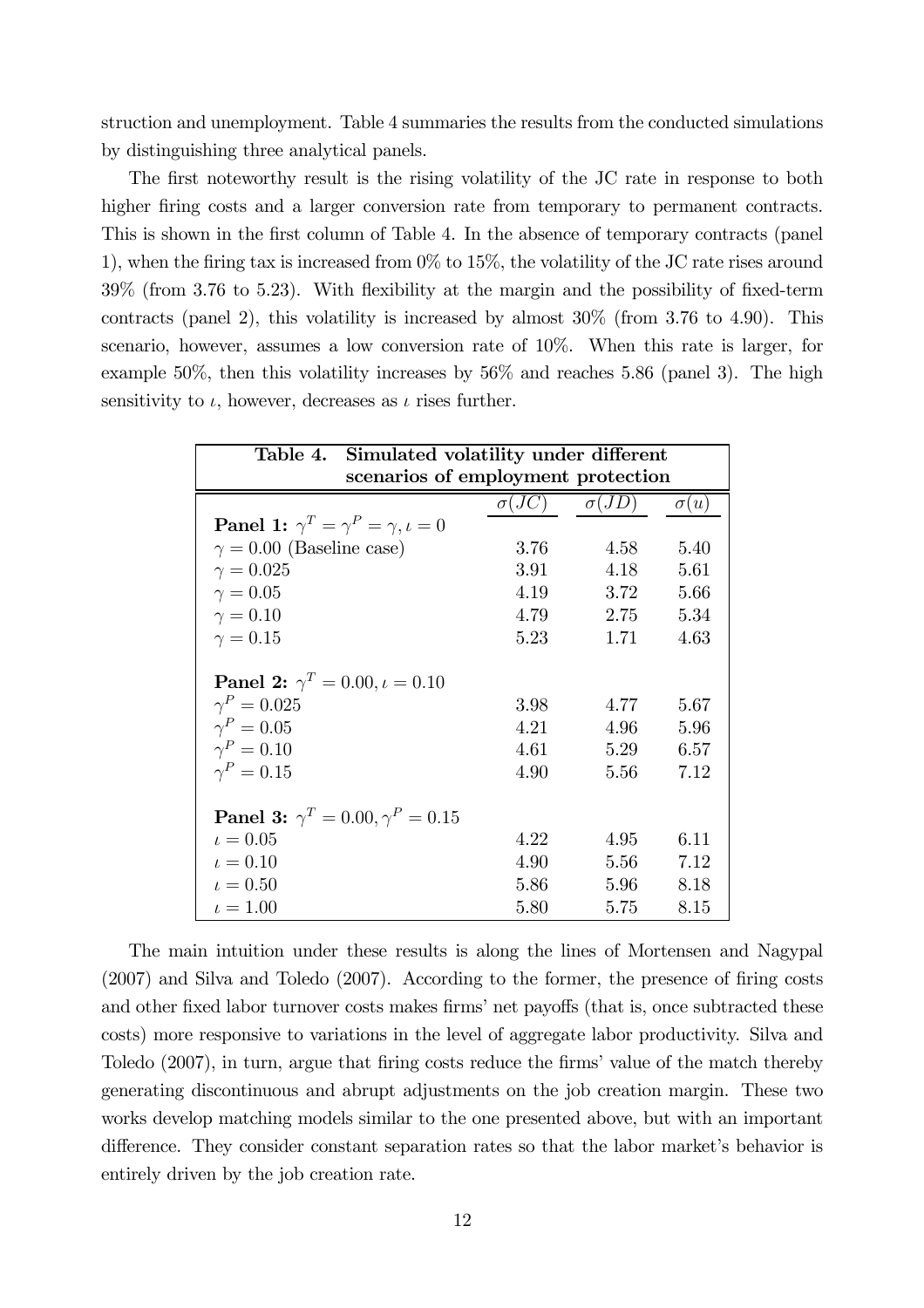Firing costs reduce the value of the newly filled positions which becomes more sensitive to labor productivity shocks. In response to the wider variation in the value of new jobs there is a larger fluctuation in the number of vacancies that increases the volatility of the JC rate. The fact that this rate is relatively more volatile with a larger conversion rate implies that, the more restricted the duration of a temporary contract, the more sensitive is the job creation process to productivity shocks. In other words, a more stringent legislation on temporary jobs, make firms perceive good times as even better times so that they are more prone to open vacancies relative to the case of a labor market without these type of contracts.

In contrast to the response of the JC rate, the cyclical behavior of the job destruction rate (JD) differs across scenarios (column 2 in Table 4). With employment protection and no temporary contracts (panel 1), a rise in firing costs from 0% to 15% reduces the volatility of the JD rate by more than 3.5 times (from 4.58 to 1.71). The opposite occurs when firms are allowed to use fixed-term contracts: with flexibility at the margin (panel 2), it increases by 21% (from 4.58 to 5.56). Further, when the conversion rate from temporary to permanent workers moves from 10% to 50%, the JD volatility has an additional increase of 7% (panel 3). As before, additional rises in  $\iota$  generate smaller marginal responses in the JD volatility.

The first response is a well known result in the literature. The higher the firing costs, the more expensive becomes shedding workers. In this event firms tend to reduce their job destruction rate and make it less sensitive to shocks. New empirical evidence has been recently provided by Messina and Valanti (2007) for a set of 14 European countries and firm level data. They find that firms facing tight firing restrictions smooth job destruction over the business cycle.

This response, however, changes dramatically when firms are allowed to have flexibility at the margin. To avoid incurring in firing costs, they will make use of fixed-term contracts which will be more intensive the higher the separation tax on permanent workers. Moreover, in case of having to face restrictions in terms of the duration and number of renewals of fixed-term contracts, firms will find it optimal to further increase their labor turnover as a way to avoid transitions to a permanent status, which entails future costs in case of adjustments. In particular, before converting fixed-term contracts, they will hire another temporary worker and start the process again. In short, in response to productivity shocks, a situation of flexibility at the margin with restrictions generates a large volatility in the JD rate. Of course, this happens just up to a certain threshold (placed at a conversion rate of  $50\%$  in our analysis), which is plausible given that firms need a core set of stable workers.<sup>6</sup>

Finally, as a summary measure of the responses via JC and JD we assess the changes in the unemployment rate volatility (third column in Table 4). One of the new insights of

 $6Dolado, García-Serrano and Jimeno (2002), for example, refer to a steady-state level of the temporary$ share in Spain, which they place at a third of the dependent employment. The rest, thus, is the core set of stable workers needed by firms.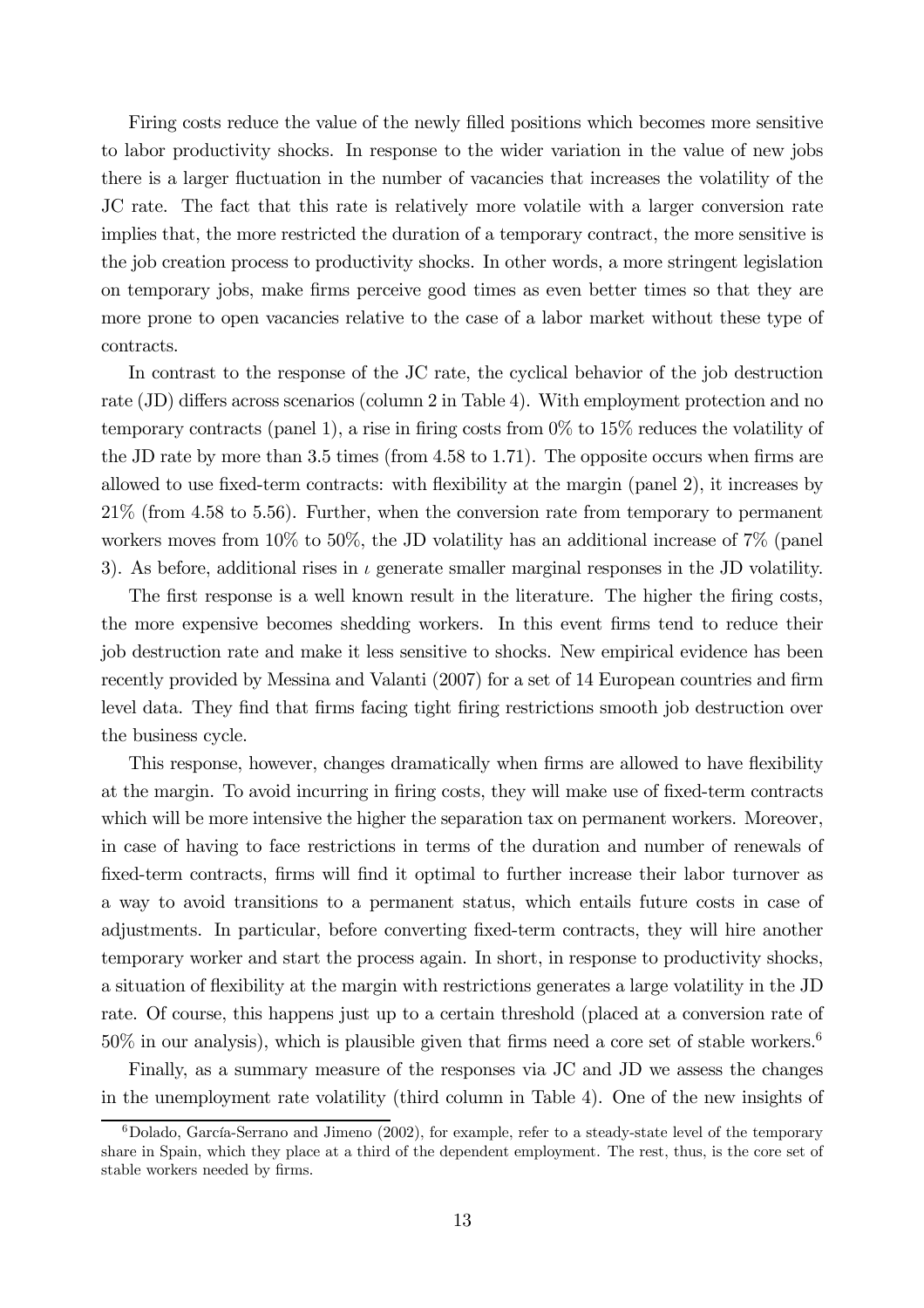our analysis is that, in the absence of flexibility at the margin (panel 1), unemployment fluctuations display a nonlinear relationship with respect to changes in the firing tax rates. This is the outcome of the movements, in opposite directions, of the standard deviations of the JC and JD rates. For low firing tax rates (up to 5%), the JC volatility magnifying effects surpass the JD compressing effects and the volatility of unemployment increases by 6% (from 5.40 to 5.66). This positive effect is well known from the works by Mortensen and Nagypal (2007) and Silva and Toledo (2007). However, after some threshold in the gap of firing costs, which in our case is 5%, higher firing taxes prompt a change in the relationship between unemployment volatility and employment protection. In particular, when  $\gamma$  is beyond 5% the JD volatility reduction exceeds the increase in the standard deviation of the JC rate and generates a decline in unemployment volatility. Notice that the net effect for  $\gamma = 10\%$  is virtually neutral (from 5.40 to 5.34).

When the labor market is characterized by employment protection on the permanent workers' side, but with the possibility of hiring on a fixed-term basis (panel 2), the unemployment rate volatility displays an unanimous positive association with the gap in the firing costs of these two type of workers. In particular, when the firing tax rate (and thus the gap) is shifted from  $0\%$  to  $15\%$ , this volatility increases by  $32\%$  (from 5.40 to 7.12). Moreover, when the effects of the restrictions that bind the use of the temporary contracts are more stringent, it is further enhanced by 15% (from the former 7.12 when  $\iota = 0.10$ , to 8.18 with  $\iota = 0.50$ . Again, this is true up to some threshold value, after which higher values of the conversion rate  $\iota$  have very low incidence on firms' hiring decisions.

#### 4.2 Employment protection and job reallocation

Let us now get back to Messina and Valanti's  $(2007)$  study on the impact of firing restrictions on job flow dynamics. They provide evidence that firms with tight firing restrictions smooth job destruction over the business cycle so that job turnover becomes less countercyclical. This is a result in line with previous studies that suggests an acyclical behavior of the labor flows in Continental Europe in contrast with their countercyclical pattern in the Anglo-Saxon countries (see Garibaldi, 1998).

However, Messina and Valanti also find some empirical evidence suggesting that the presence of temporary contracts may counter-balance the positive effect of the EPL on the cyclical behavior of job reallocation  $(JR)$ , which is the sum of job creation and job destruction (that is,  $JR = JC + JD)$ . More specifically, they find a significant negative correlation between job reallocation and the business cycle in Spain, which is one of the countries with the most stringent EPL (see Table 1 in Messina and Valanti, 2007). In view of this counter-balancing effect via temporary contracts, they further estimate the incidence of fixed-term contracts on the cyclical behavior of JR with no success. According to their reasoning, a possible reason behind the absence of a significant relationship between these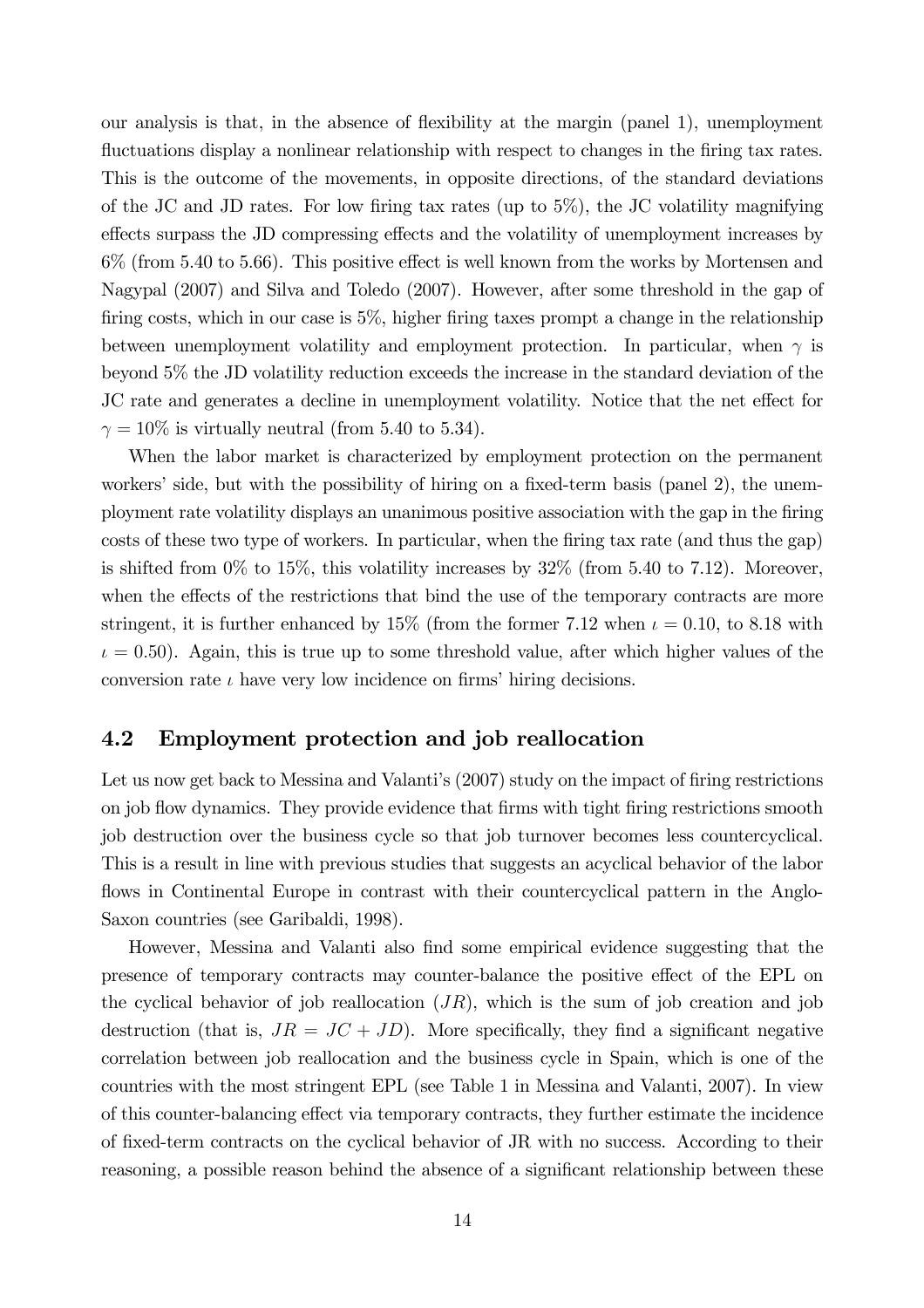variables is that temporary contracts only affect the cyclicality of job flows through its complementarity with employment protection.

This possibility is the one we explore next. In particular, we ask our model to what extent the coexistence of EPL in permanent contracts with flexibility at the margin has a relevant incidence on JR. We measure this incidence with the correlation between the JR and the business cycle.

The answer is provided in Table 5 where, again, we distinguish three stylized cases: (i) a pure deregulated market, where  $\gamma^P = \gamma^T = \iota = 0$ ; (ii) a regulated market with no temporary contracts, where  $\gamma^P = \gamma^T = 0.15$  and  $\iota = 0$ ; and (iii) a regulated market with restricted flexibility at the margin, where  $\gamma^T = 0$ ,  $\gamma^P = 0.15$  and  $\iota = 0.1$ .

It is interesting to observe that in the first case, which we associate with the 'Anglo-Saxon type' labor market, there is an almost perfect negative correlation between JR and the business cycle (-0.95). Further, it is also noteworthy the quasi pro-cyclical correlation (0.27) obtained in a regulated market with no flexibility at the margin, which is traditionally associated with some Continental European labor markets, as in Garibaldi (1998). The results on these two cases would generally be consistent also with the evidence provided by Messina and Valanti (2007). The value added of this exercise, however, lies in the third case, where the use of fixed-term contracts is restricted. We associate this case with the flexibility-at-the-margin type of labor market defined in the introduction.

| Table 5. Simulated correlation between JR and the business cycle                                                                                                |                              |                              |                                    |  |  |
|-----------------------------------------------------------------------------------------------------------------------------------------------------------------|------------------------------|------------------------------|------------------------------------|--|--|
|                                                                                                                                                                 | Deregulated market           | Regulated market             | Regulated market with              |  |  |
|                                                                                                                                                                 |                              | with no temporality          | restrictions in temporality        |  |  |
|                                                                                                                                                                 | $\gamma^T = \gamma^P = 0.00$ | $\gamma^T = \gamma^P = 0.15$ | $\gamma^T = 0.00, \gamma^P = 0.15$ |  |  |
|                                                                                                                                                                 | $\iota=0$                    | $\iota=0$                    | $\iota=0.1$                        |  |  |
| $corr(y_t, JR_t)$                                                                                                                                               | $-0.954$                     | 0.268                        | $-0.865$                           |  |  |
| Total output is equal to $y_t = A_t \overline{z}_t^T n_t^T + A_t \overline{z}_t^P n_t^P - cv_t$ , where $\overline{z}_t^T$ and $\overline{z}_t^P$ are,<br>Note: |                              |                              |                                    |  |  |
| respectively, the average idiosyncratic productivity shocks across temporary and                                                                                |                              |                              |                                    |  |  |
| regular jobs. As before, we detrend the generated data using the HP filter                                                                                      |                              |                              |                                    |  |  |
| with the smoothing parameter is set equal to 1600.                                                                                                              |                              |                              |                                    |  |  |

As shown in Table 5, the large negative correlation between JR and the business cycle (-0.87) resembles very much the one of the pure deregulated labor market. Given the underlying analysis, we interpret this result as evidence that flexibility at the margin is a sufficient device to achieve the quick adjustments and large volatilities that characterize the fully flexible labor markets. This finding is, thus, a clear expression of the contribution of our analysis to this important issue.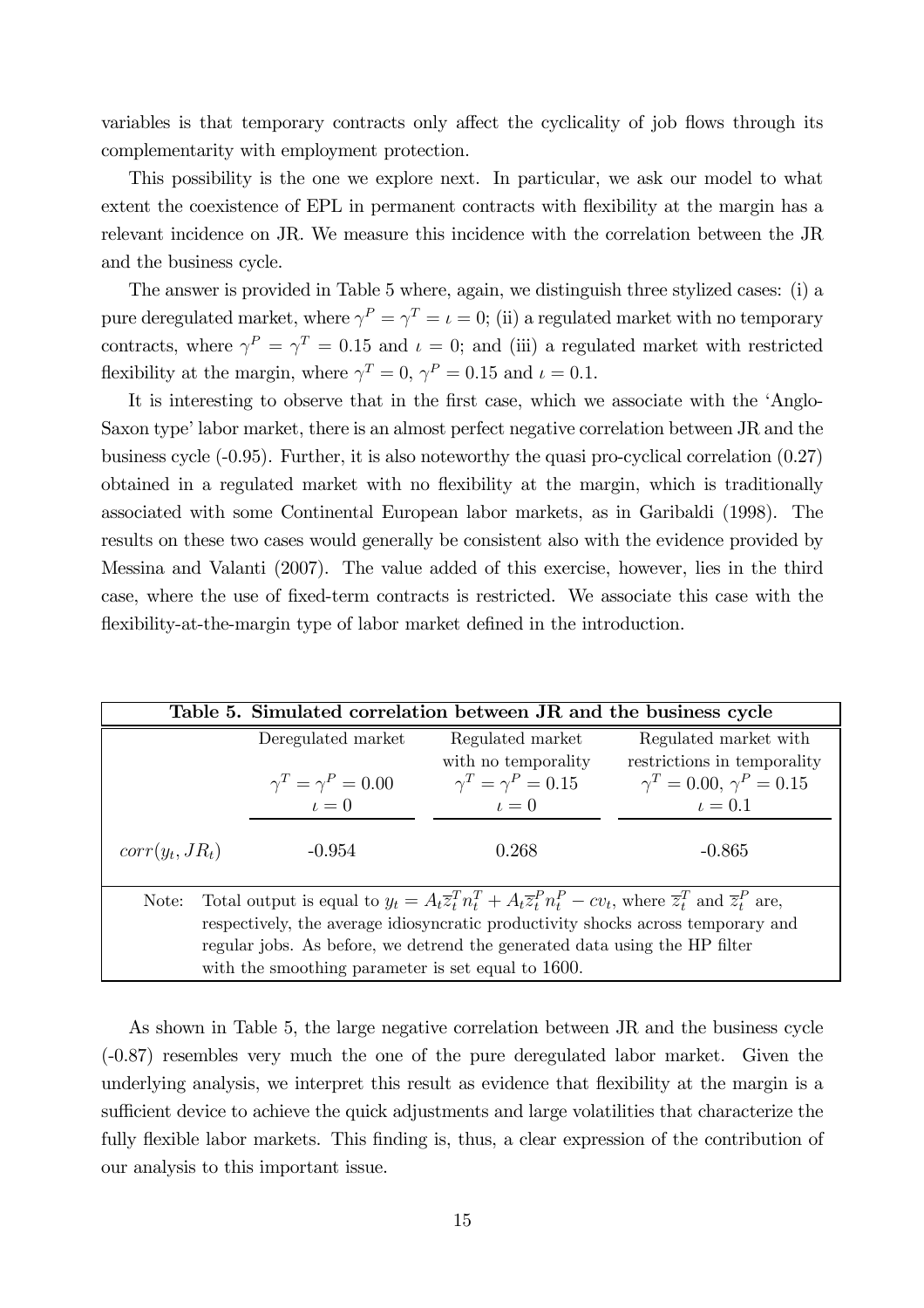## 5 Conclusions

This paper argues that segmented labor markets with flexibility at the margin may achieve similar volatilities than fully deregulated labor markets. This is important because most OECD countries seem to conform to these two broadly defined type of markets. On the one hand, the liberalized or Anglo-Saxon type is characterized by low levels of EPL in regular contracts and no restrictions in the use of temporary employment. On the other hand, what we call the flexibility-at-the-margin type features stringent EPL and limitations in the use of temporary contracts. The firms' response to these different institutional setups is in stark contrast: in the first case, there is an occasional use of temporary contracts whereas in the second one firms rely deeply on fixed-term employment. Irrespective of the firms' labor management strategies, the outcome in terms of the volatility of the labor market is similar.

We rationalize this outcome by developing a matching model with heterogenous workers. In the spirit of the insider-outsider theory, we distinguish between regular and fixed-term employees and focus the analysis on a twofold dimension of segmented labor markets. First, on the effects that the gap in firing costs among these two type of workers has on the volatility of the labor market. Second, on the additional effects that arise from restricting the use of fixed-term contracts in terms of their duration and maximum number of renewals.

The gap in firing costs reduces the value of new filled positions on account of the future costs that firms will face when some proportion of the new hired fixed-term workers becomes permanent. This lower value implies a larger sensitivity with respect to shocks, which generates a larger fluctuation in the amount of vacancies posted. Hence the rise in the volatility of the job creation process. The intuition behind the second effect is straightforward. To avoid compulsory transitions to a permanent status, which entail future costs in case of adjustments, it is optimal for the firms to fire the workers whose contract is about to be upgraded for legal reasons, at no cost, and start a new relationship far in time from the binding legal restrictions on the fixed-term contract. This increases the volatility of the job destruction process and, as a consequence, the unemployment rate becomes more sensitive to productivity shocks.

We find that the volatility of the job creation rate is positively associated with the three key aspects of the legislation emphasized by our model: its rise amounts to 39% when firing costs increases from  $0\%$  to  $15\%$ , to  $30\%$  when non-restricted flexibility at the margin is allowed, and to 56% when the conversion rate from a temporary to a permanent contract is fixed at the level of 50%. In contrast, the volatility of the job destruction rate declines by more than 3.5 times in the first case, but increases 21% in the second and 30% in the third.

These responses yield a new insight in the analysis of the legislative setup incidence on the volatility of the labor market: the change in the direction of the response in job destruction generates a non-linearity in the relationship of the unemployment volatility with the gap in separation costs.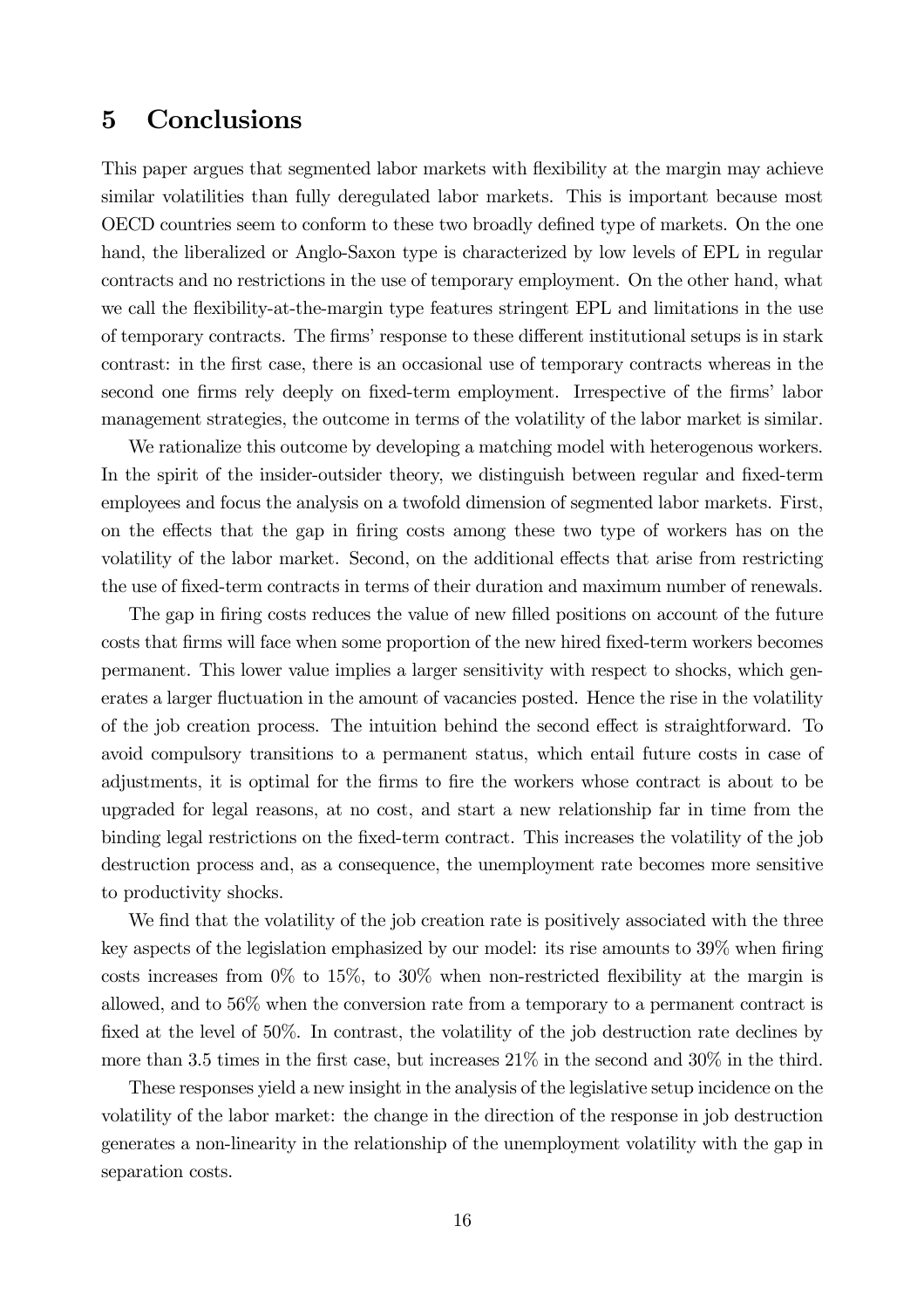A final important result is the almost perfect negative correlation we find between job reallocation and the business cycle both in the Anglo-Saxon and the flexibility-at-the-margin labor market types. This result clarifies the analogous finding for Spain in Messina and Valanti (2007), that could not be confirmed for the rest of the countries in the context of their analysis. Our paper, in fact, provides the rationale for such a finding.

Let us finish by stating that the achievement of similar flexibility/volatility than fully deregulated markets without fully deregulating the labor market is not synonymous of success. The study of the consequences of 'flexibility at the margin' by no means implies that this a desirable feature. There are profound differences in these two types of labor market whose assessment lied beyond the scope of this paper but that, nevertheless, deserve utmost attention. Among them is the gap in productivity between temporary and permanent workers.<sup>7</sup> Any economic strategy relying excessively on fixed-term employment may end up biased towards low profile industries, low paid jobs and, generally, have a poor productivity performance. Spain is a paradigmatic case but this is left for future research.

#### **References**

- [1] Autor, D.H., W.R. Kerr and A.D. Kugler (2007): "Does Employment Protection Reduce Productivity? Evidence from the US", *The Economic Journal*, vol. 117 (521), pp. F189-F217.
- [2] Azariadis, C. and C.A. Pissarides (2007): "Unemployment dynamics with international capital mobility", European Economic Review, vol. 51, 1, pp. 27-48.
- [3] Blanchard, O.J. and P. Diamond (1989): "The Beveridge Curve", Brookings Papers on Economic Activity, vol. 1, pp. 1-60.
- [4] Blanchard, O.J. and A. Landier (2000): "The Perverse Effects of Partial Labor Market Reform: Fixed Term Contracts in France", The Economic Journal, vol. 112, 480, pp. F214-F244.
- [5] Boeri, T. and P. Garibaldi (2007): "Two Tier Reforms of Employment Protection: A Honeymoon Effect?", The Economic Journal, vol. 117 (521), pp. F357-F385.
- [6] Cahuc, P. and F. Postel-Vinay (2002): "Temporary jobs, employment protection and labor market performance", Labour Economics, vol. 9, 1, pp. 63-91.
- [7] Dolado, J.J., C. García-Serrano and J.F. Jimeno (2002): "Drawing lessons from the boom of temporary jobs in Spain", The Economic Journal, vol. 112, 480, pp. F270-F295.
- [8] Garibaldi, P. (1998): "Job Flow Dynamics and Firing Restrictions", European Economic Review, vol. 42, pp. 245-275.
- [9] den Haan, W.J., G. Ramey and J. Watson, (2000): "Job Destruction and Propagation of Shocks", American Economic Review, vol. 90, 3, pp. 482-498.

<sup>&</sup>lt;sup>7</sup>The impact of EPL on productivity has been recently studied in Autor *et al.* (2007) for the US. We believe this opens a new research avenue on the interaction of these two important determinants of the labor market performance.